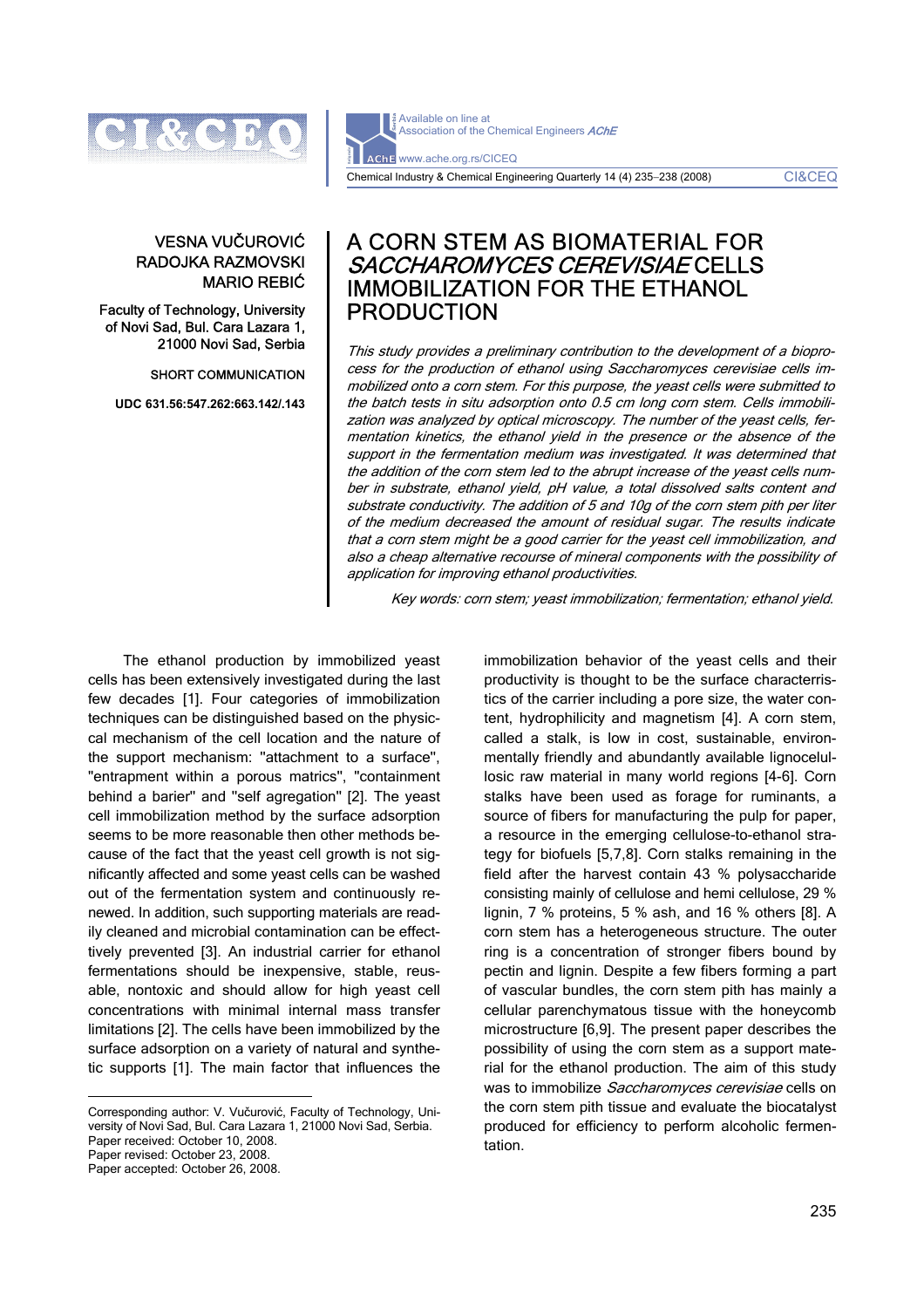### MATERIAL AND METHODS

Corn stalks of NS 640 maize hybrid were collected from ready-to-harvest corn fields from Budisava site, Serbia. In order to increase the specific surface area of the carrier, the stalks were manually cleaned to separate the fibrous tissue and nodes from the pith tissue [5]. The outer ring was easily peeled from the pith using knives [6]. The corn stem pith of the above ground internodes  $(7<sup>th</sup>-10<sup>th</sup>)$ , cut into slices with a diameter of 1.5-2 cm (width) and 0.5 cm long, with the density of 0.05 g/cm<sup>3</sup>, and 8.81 % measure content, was used as a support material [10-12]. The glucose solution used for alcoholic fermentation consisted of 74 g/l glucose in distilled water, and the pH was adjusted at 4.5 by the addition of  $H_2SO_4$  prior to sterilization. The glucose medium in the absence and presence of 5 and 10 g/l of the support was sterillized by autoclaving at 120 °C for 30 min. Working microorganism was a commercial Saccharomyces cerevisiae strain (Alltech-Fermin, Serbia), commonly used in Serbian baking industry in form of pressed blocks (70 % w/w moisture) [13]. An amount of 40 g of wet pressed yeasts was suspended in 200 ml sterilized 0.9 % NaCl solution. To obtain always the same inoculums, the yeast cell concentration in this suspension was determined by counting with a Neubauer camera [12] and then appropriate aliquots were added to the fermentation medium. All the fermentations were performed under anaerobic conditions at 30 °C, in 500 ml Erlenmeyer flasks containing 200 ml of the same medium, inoculated with 1±0.1×108 yeast cells/ml. The flasks were maintained in a rotary shaker at 120 rpm for 72 h [14]. The quantification of the yeast cells in the medium was made by counting with a Neubauer camera. Carl Zeiss optical microscope connected to a camera Cannon S50 was used to capture the yeast cells immobilized onto the corn stem pith tissue. The fermentation kinetics was monitored by measuring the weight of produced  $CO<sub>2</sub>$ , residual sugars and ethanol yields of the fermenting liquids at various time intervals (3, 5, 7, 24, 48 and 72 h from the beginning of fermentation). The concentration of ethanol and residual sugar was measured spectrophotometrically. Ethanol was determined by measuring the optical density at 600 nm after the standard distillation using a dichromate solution [15]. The sugar was estimated by DNS method [15].

In order to examine the influence of the carrier addition on a chemical composition of the fermentation medium, a set of extraction experiments was performed following the fermentation procedure, only without the addition of yeasts cells. For this purpose,

the corn stem pith tissue was ground on a laboratory conical mill Miag-Braunschweig, type Doxy 71b/4 at 1375 r/min, until achieving the meal with the particles size below 1000 µm. pH value, the conductivity, a total dissolved salts content from the glucose medium in the absence and presence of 5 and 10 g/l of the support were monitored by a laboratory multiparameter analyzer Consort C863 (Consort, Belgium) and the sugar content was determined by DNS method at certain time intervals following the fermentation media sampling.

#### RESULTS AND DISCUSSION

The cell immobilization was presented by optical micrographs (Figure 1) showing that yeast cells are densely and homogenously adhered onto the surface of carrier, as a result of: a) natural entrapment into the honeycomb cellulosic material of parenchymatous tissue, b) physical adsorption by electrostatic forces or covalent binding between a yeast cell membrane and a carrier. As demonstrated by the uniform cell growth onto the surface of the corn stem parenchymatous cell walls (Figure 1), the cells immobilization was effecttive. This result suggests a possible recycling of the cells in repeated batch runs, also taking into account that cells grow even after 72 h of fermentation (Figure 2). Low fermentation times indicated that no period was needed for adaptation of biocatalyst in the fermentation environment.



Figure 1. Optical microphotograph of Saccharomyces cerevisiae cells (400×) immobilized onto corn stem pith tissue done after 3 h of fermentation.

After 24 h of extraction, considering the carrier addition of 5 and 10 g per liter of the glucose solution, the values of following parameters increased: the sugar content of the glucose solution by 9.47 and 16.23 g/l, pH value by 2.6 and 2.7 units, conductivity by 210.6 and 291.6 µS/cm and total dissolved salts content by 58.3 and 154.3 g/l respectively, and with no further change in time.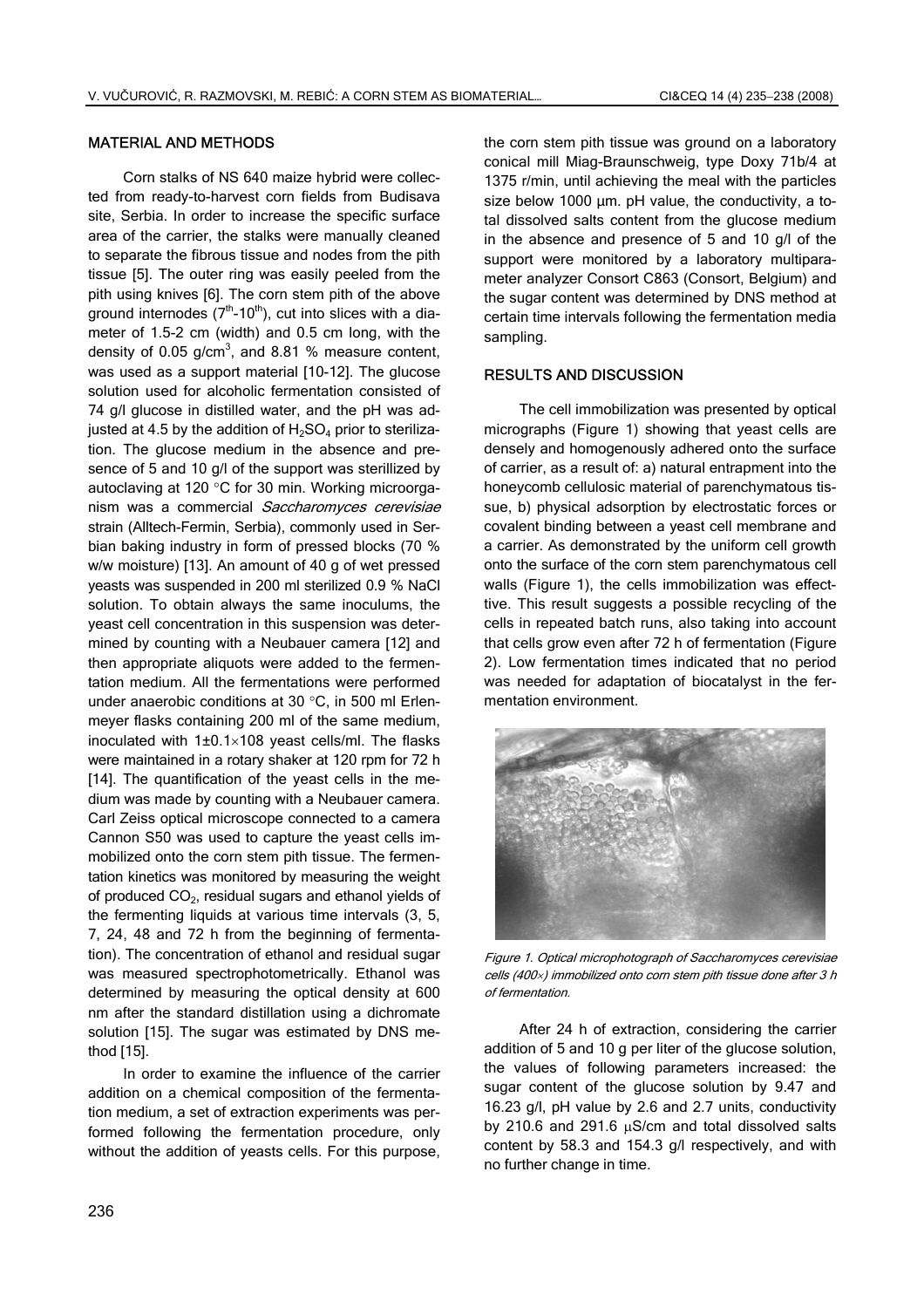

Figure 2. Optical microphotograph of Saccharomyces cerevisiae cells (400×) immobilized onto corn stem pith tissue even after 72 h.

The addition of 5 and 10 g of the corn stem pith per liter of the medium decreased the amount of residual sugar (Figure 3). The ethanol concentration after 72 h of fermentation was 33.3 g/l for free cells and 39.21 and 45.07 g/l for immobilized cells by the addition of 5 and 10 g/l carrier, respectively (Figure 4). The increase in the ethanol concentration, especially in the sample with 10 g/l of the corn stem pith per liter of the medium (Figur 4), after 48 h of fermentation is probably caused by the fermentation of the sugar extracted from the carrier. The dynamics of  $CO<sub>2</sub>$  production was in correlation with the ethanol production. The results presented in Figure 3 suggest that immobilized cells consume extracted sugars on the surface of the carrier causing no further time change in the amount of residual sugar in the medium caused by extraction. The observed pH behavior during the fermentation (Figure 5) was, indeed, expected considering the established alkaline nature of the examined carrier.



Figure 3. Kinetics of the glucose consumption by Saccharomyces cerevisiae cells immobilized on the corn stem pith and free cells.



Figure 4. Ethanol concentration versus fermentation time.



Figure 5. Variation of pH during the fermentation time.

It was determined that in the case of the absence of the corn stem pith, the number of free yeast cells remained constant during fermentation, while the presence of the support led to an abrupt increase of the number of free yeast cells in fermentation medium (Figure 6), probably due to the established increase of the yeast cells nutrients in the medium. The results



Figure 6. Free yeast cells count variation during fermentation.